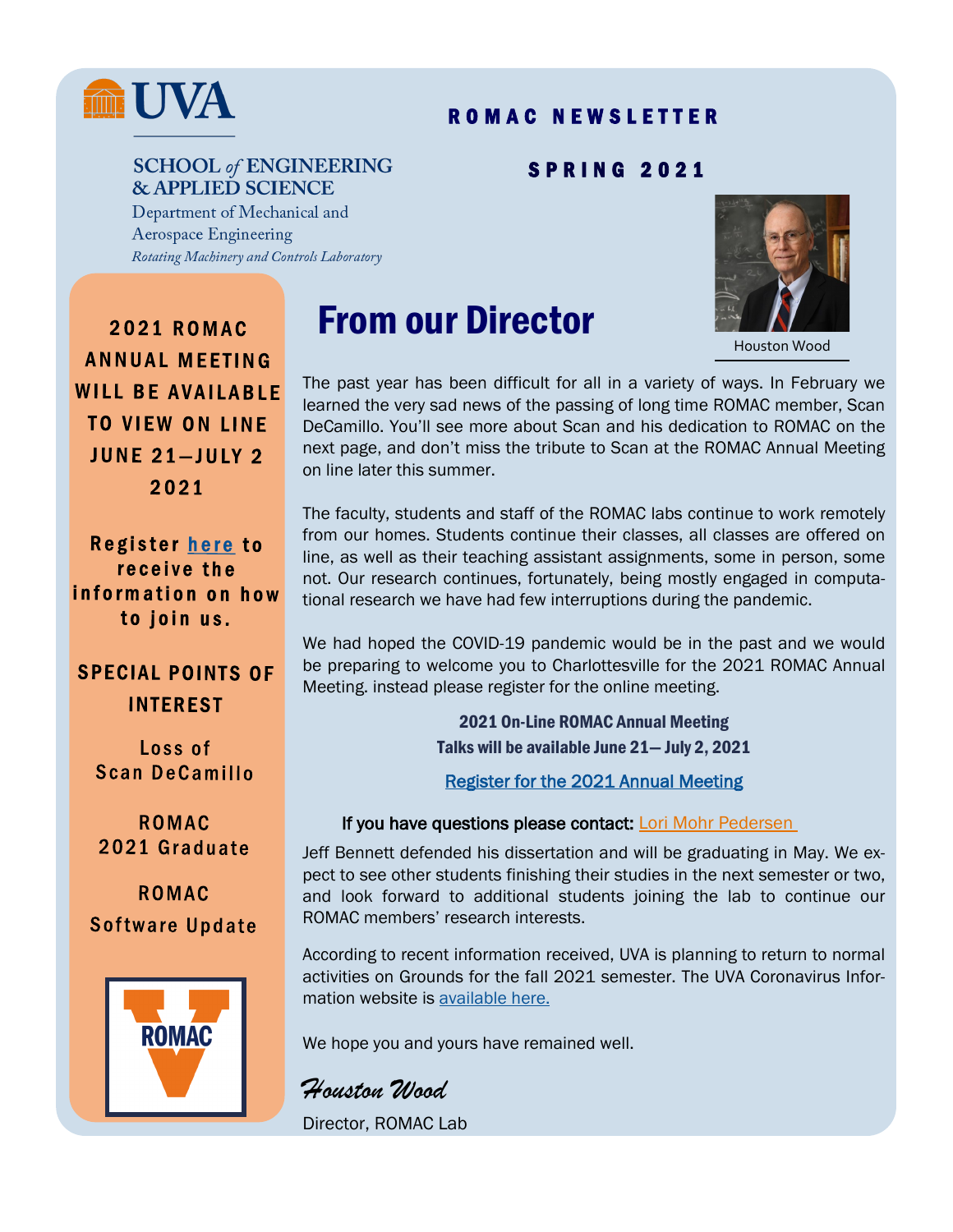#### ROMAC Remembers Scan DeCamillo



With profound sadness we share the loss of Scan DeCamillo on February 23, 2021. Scan was a long time member of the ROMAC Consortium, a 45 year employee of Kingsbury, Inc. and beloved by family, friends and colleagues. [A full obituary can be seen here.](http://hosting-24309.tributes.com/obituary/show/Ascanio-Scan-DeCamillo-108511147)

Mike Brawley, President & CEO of Kingsbury, Inc. memorialized Scan on the [Kingsbury website homepage](https://www.kingsbury.com/). "*Scan was a pioneer in fluid-film bearings, and his achievements include new and modified products that extended* 

*the applicable range of those bearings, as well as the accurate prediction of their performance. Scan's career at Kingsbury spanned more than 45 years, and throughout that time, he had an insatiable curiosity and passion for knowledge. From bringing Kingsbury's bearing prediction capabilities into the computer age in the 1970s and 1980s, to his renown throughout the industry and around the world, Scan's impact on our Company, our Industry and on everyone he worked* 

*and interacted with is unforgettable."* His full statement can be seen [here.](https://www.kingsbury.com/)

Scan served the industry and made a great impact with his knowledge and skills. He was an engaged member of ROMAC, in many areas as well as a participating in annual meetings, and ROMAC short courses, sharing his expertise in the areas of fluid film bearings, journal bearings, and THPAD and MAXBRG ROMAC software with many ROMAC members as well as faculty and students. Scan's smile, joyful greetings, and sense of humor will be missed by all associated with ROMAC.





*Scan's wife Marcia often accompanied him to Charlottesville*



*A ROMAC tradition when in Charlottesville, have dinner at the Aberdeen Barn*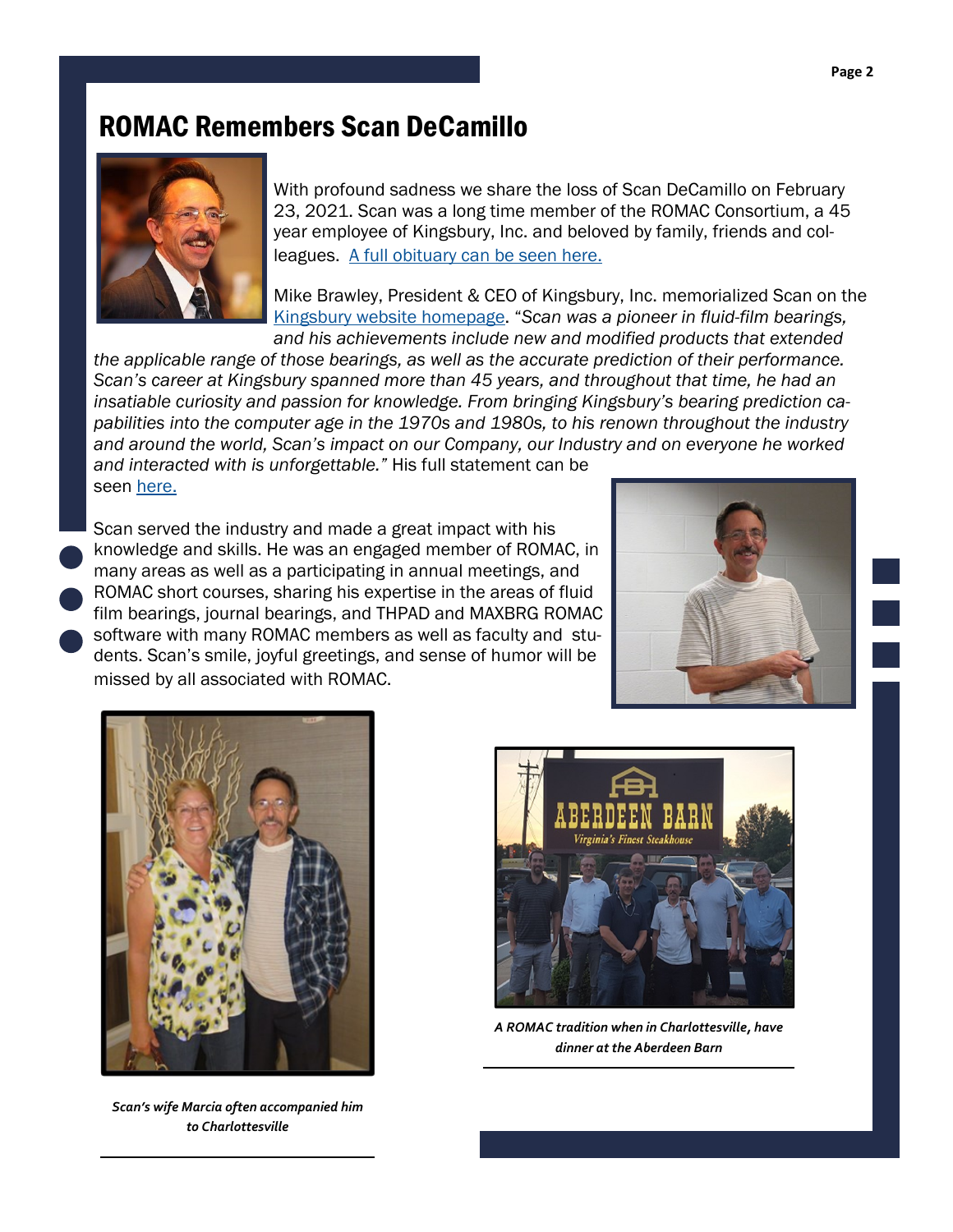#### 2021 Graduates



Jeffrey Bennett successfully defended his Ph.D. dissertation: *Trade-offs between emissions, cost and resilience in emerging technologies supporting deep decarbonization of the electric grid.*

Jeff was a student in the Engineering Systems & Environment and an advisee of Andres Clarens. Later this summer he and his wife Lisa, UVA Law'21, will be relocating to the Detroit, Michigan area where Jeff will be working with a start up company and Lisa will work in immigration law.

#### Spring 2021 Software Update

RotorLab+ 4.5 was released since the fall update and RotorLab+ 4.6 is being released this week. These latest versions contained the following feature improvements and updates:

#### RotorLab+ 4.6 Updates

- Corrected the API Project Stability Analysis to use the maximum continuous shaft speed instead of rated shaft speed.
- Adjusted labeling for shaft speeds in the shaft input GUI to improve clarity of intent for the user input boxes.
- Reduced the default minimum search frequency range value for the critical speed map analyses to improve solution robustness.
- Added hint to make it more obvious that Log-Dec X Cross-Coupling plots require user selection of cases to plot.
- Removed pop-up text window when copying a figure.
- Added a context menu option to all analysis right click context menus to navigate in windows explorer to the folder containing the text input and output files generated by the analysis code.

#### RotorLab+ 4.5 Updates

- Updated Documentation for RotorLab+ general model creation and API Spec Check Projects.
- Updated Compressor API Example Project.
- More summary information is now included in the "Nodes" tab that previously contained only global node information.
- Minor updates to GUI labeling and phrasing.
- Bug fixes and stability improvements.
- Improved warnings and error displays.

#### Ongoing plans for future software releases this year:

RotorLab+ 5.0 will include the initial inclusion of RotorSol into RotorLab+ along with a few other improvements also listed below: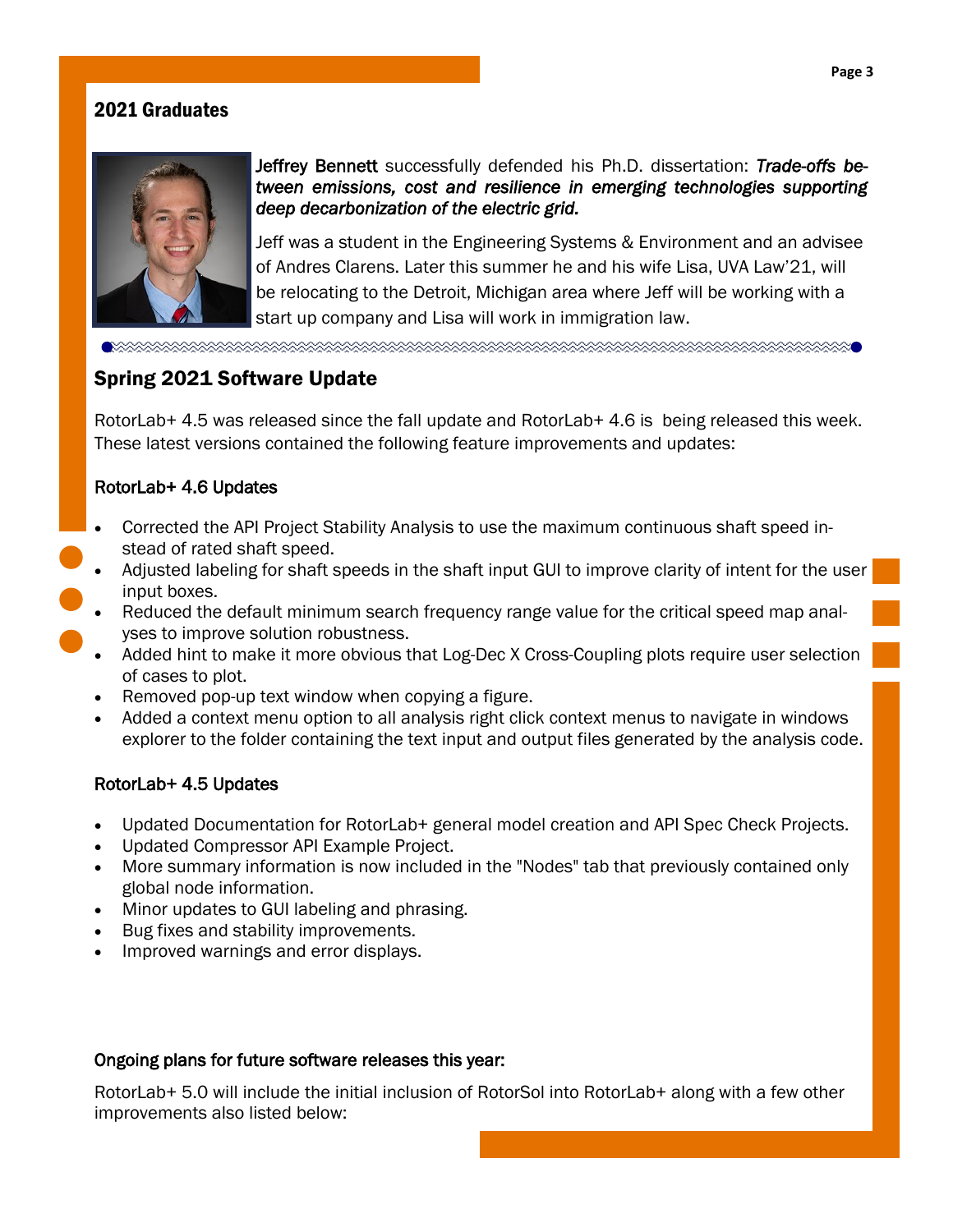- Lateral mode analyses will be included to duplicate existing functionality from CrtSpd2, Forstab, and Rotstab.
- No existing features will be removed.
- SmoothSeal, Seal4 and Laby4 will be included in version 5.0 with a single new user input GUI to streamline the analysis of annular pressure seals.

Axial and Torsional mode analyses are scheduled for validation testing and inclusion following the 5.0 release. These features will be included in future 5.X versions.

Additionally, Maxbrg+ will be released within RotorLab+ by the end of the year to include new analysis options. New features and improvements in Maxbrg+ include:

- Half Bearing Model when Applicable
	- Improves computational speed
- Mesh Determination from Grid Adaptive Method  $\Diamond$  Improves computational speed
	- Turbulence Modeling with Prandtl's equation
		- Removes need for cutoff Reynolds numbers
- Iteration on Film Shape with Genetic Algorithm
	- Improves computational speed
	- Thermal Modeling with Conduction-Convection Method
		- $\Diamond$  Remove hot oil carry-over factor
		- Improves computational speed
	- 3D Thermal and Deformation Modeling
	- Axial Journal Misalignment
	- Axial Edge Starvation
- More physically realistic based on CFD Trial Features For:
	- Direct Lubrication
	- Ram Effect

As part of our ongoing plans for improving the user experience, the RotorLab+ documentation is being updated. These updates will include features listed below.

- Clear descriptions and figures to relate each component input to physical system.
- Short Tutorials with clear time requirements and learning goals for each bearing and seal component analysis and for simple assembly analyses.
- Troubleshooting guides for each analysis type to handle simple convergence, user input, and stability issues.
- The next documentation to be updated will cover bearing analysis in RotorLab+.
- Subsequently, each individual analysis code will have it's manual updated.